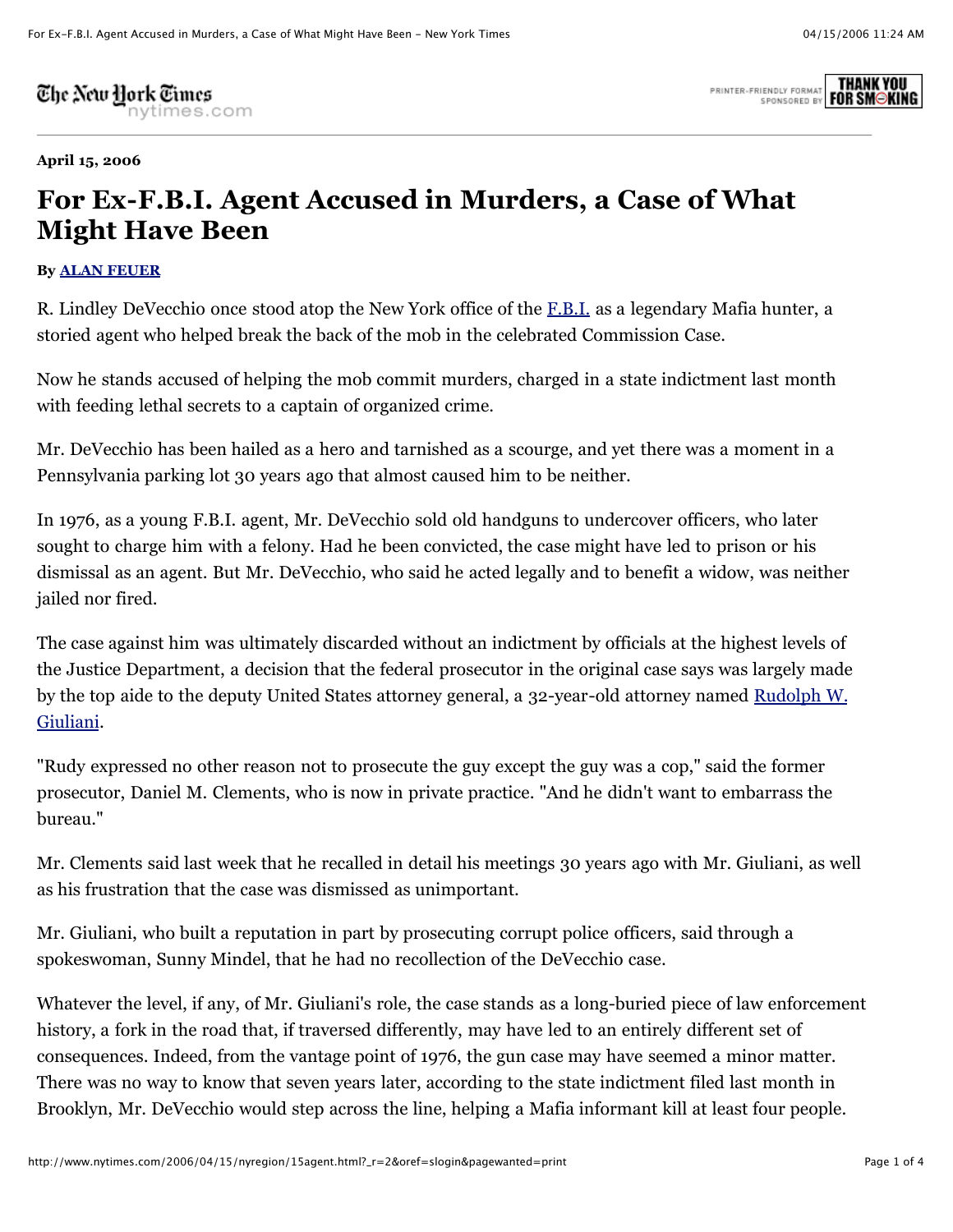But if Mr. DeVecchio had been pursued in 1976, would he have risen to lead the F.B.I. squad that hunted the Colombo crime family? Would he have had a role in some of the government's watershed cases against the mob? Would he now stand accused of second-degree murder?

His lawyer, Douglas E. Grover, said federal officials were right to never charge his client in the gun case because they were merely antiques that were peddled at a gun show. But he acknowledged that had that case been successfully pursued Mr. DeVecchio would probably have lost his job. "It also means that they may made not have made the Commission Case," he said, referring to a 1986 trial at which top organized crime leaders in New York City were convicted.

The gun case began in early 1976 when Mr. DeVecchio traveled from New York to King of Prussia, Pa., to sell a Nazi-era Luger at the Valley Forge Gun Show, which promotes itself as "a gun show in the truest American tradition."

He was looking, according to his testimony in a later case, to sell the weapons "for the benefit of the widow" to whom they belonged.

Without a license, he moved through the stalls of the firearms bazaar, and was soon approached by Michael Flax, an undercover agent with the Federal Bureau of Alcohol, Tobacco and Firearms, Mr. Flax said. Mr. Flax's job was to troll the show in plainclothes looking for such illicit deals. That year alone, he said, several people he caught similarly selling guns without paperwork went to prison. "I was usually like, 'Gee I'd like to get this gun,' " he said in an interview from his retirement home in San Diego. ' "Do we have to go through all the paperwork?' "

Mr. Flax recalled that he bought the Luger in a parking lot outside the show. Over several weeks, he said, he pursued an investigation of Mr. DeVecchio in which a second agent secretly recorded the F.B.I. man selling another gun. He said that Mr. DeVecchio, at one point, gave him a phone number at which he might be reached. It was, he said, an office of the New York F.B.I.

A few weeks later, Mr. Flax brought the case to Mr. Clements, then a young federal prosecutor in Baltimore. Mr. Clements is now in private practice and active in the Democratic Party, having given money to candidates like John Kerry and Al Gore.

"Flax comes to me saying, 'You're not going to believe this,' " Mr. Clements said last week. " 'I have an F.B.I. agent selling guns illegally.' "

A few months later, Mr. Clements said he told the F.B.I. as a courtesy that he was investigating one of its agents. A few weeks passed, he said, with discussions back and forth with F.B.I. officials in Maryland and in Washington. "The next person I heard from," he went on, "was Rudolph Giuliani."

Mr. Giuliani was, at that point, an aide to Harold Tyler, the deputy attorney general, who reviewed such cases. Mr. Giuliani had joined his staff in 1975 after serving in the United States attorney's office in Manhattan where he had helped direct the prosecution in the Prince of the City police corruption case.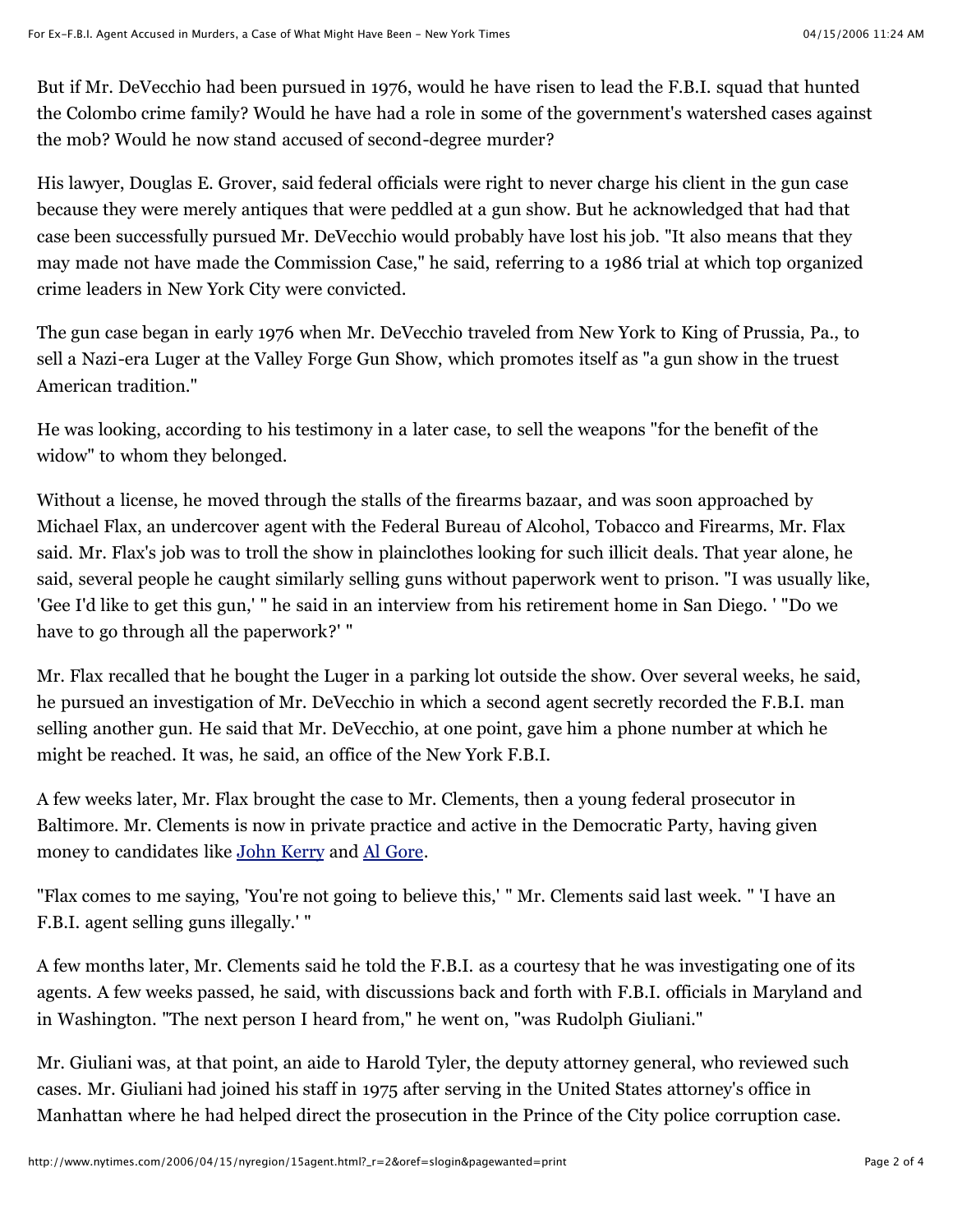Over several weeks, Mr. Clements said, Mr. Giuliani asked him to write a pair of memoranda on the case in which he noted that Mr. DeVecchio had sold the guns without the proper paperwork, a crime, Mr. Clements said, for which he thought there was sufficient evidence to prosecute. Mr. Clements said he attended a pair of meetings about the case with Mr. Giuliani, including one in Mr. Giuliani's office also attended by Mr. Tyler and Jervis Finney, the United States attorney in Maryland who was then Mr. Clements's boss.

Mr. Finney, now the chief lawyer for the governor of Maryland, said last week he has no recollection of the meeting. But Mr. Clements produced a datebook he said he had saved that listed a meeting with Mr. Giuliani in June 1976.

At that meeting and a subsequent meeting in October, Mr. Clements said Mr. Giuliani repeated his desire not to prosecute the case, saying the guns were old and the sale of them without paperwork did not warrant prosecution.

Judge Tyler, who Mr. Clements said was at the second meeting, died last year. The bottom line, after both meetings, Mr. Clements said, was that the case would be dropped.

In the ensuing years, Mr. DeVecchio rose to lead the F.B.I.'s special unit that investigates the Colombo crime family, a position in which he had success in part because of his relationship with a captain in the family, Gregory Scarpa Sr., who became his informant.

The closeness of that relationship ultimately led to a two-year inquiry of Mr. DeVecchio by the F.B.I. that ended in 1996 with the decision to bring no charges against him. But Mr. DeVecchio soon retired.

In 1997, the old gun case briefly resurfaced. At a federal appeals hearing in Brooklyn. Mr. DeVecchio was called as a witness by a gangster, Victor J. Orena, who was trying to win his freedom by suggesting that Mr. DeVecchio was a corrupt agent who had lied about the facts in his case. Under questioning by Gerald Shargel, Mr. Orena's lawyer, Mr. DeVecchio acknowledged selling the guns to the federal agents.

Mr. Shargel then went on to ask him: "Do you remember agents of the A.T.F. reporting to the F.B.I. and Rudolph Giuliani — not yet the mayor — that you had lied to those agents who questioned you, that when confronted with the crimes that you committed, you gave them false exculpatory statements?"

Mr. DeVecchio said that he did not.

In the new indictment, announced last month by Charles J. Hynes, the Brooklyn district attorney, Mr. DeVecchio is accused of helping Mr. Scarpa commit at least four murders in the 1980's and early 1990's in exchange for weekly payments. Most of the victims had been talking to the authorities, prosecutors said, and thus were a threat to Mr. Scarpa.

When Mr. Clements read of the indictment, he said he was surprised. At the same time, he recalled the words that he and Mr. Flax had swapped, years ago, when the gun case, as he put it, "went away."